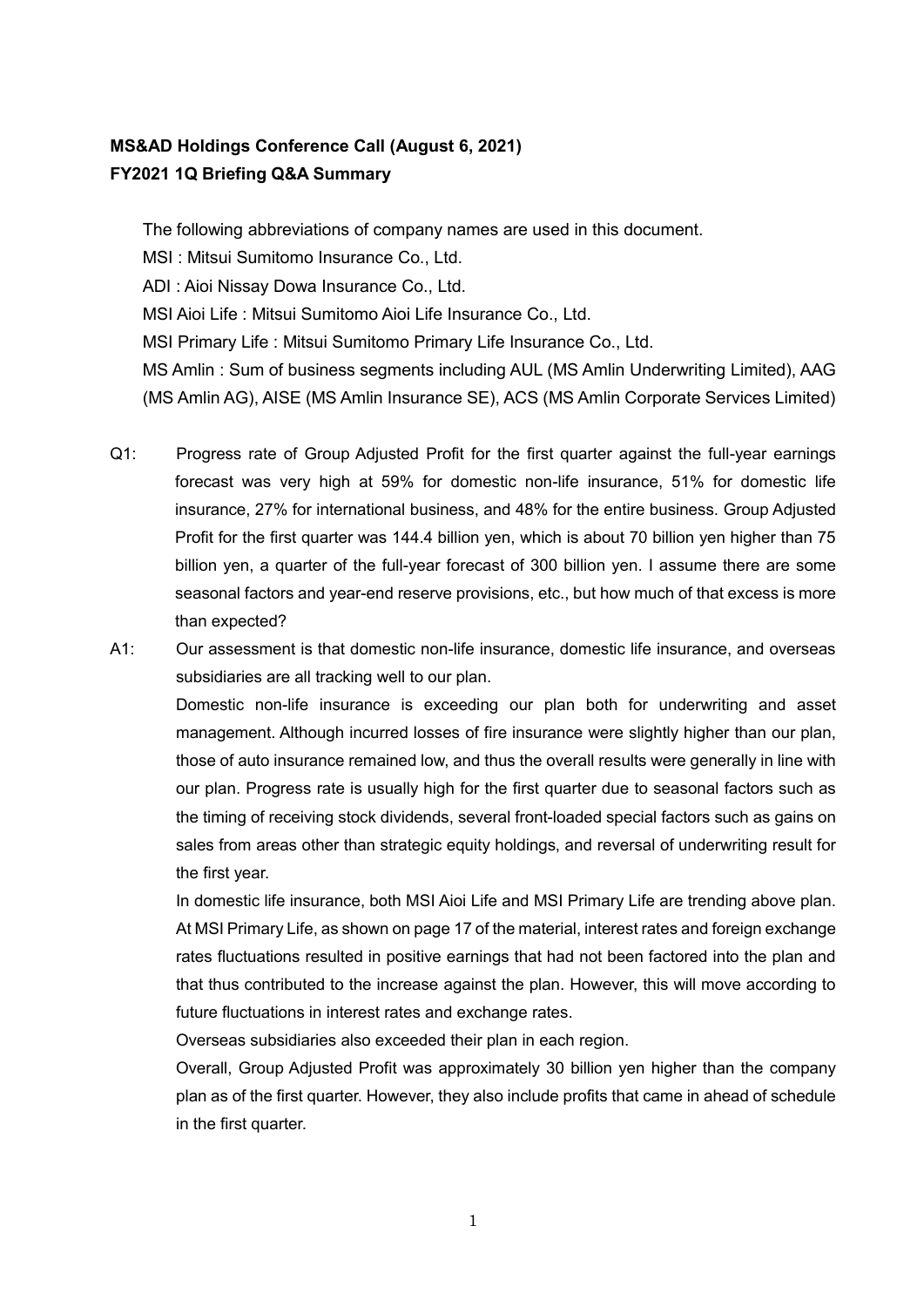- Q2: Can you provide a breakdown of the portions of the 20.2 billion yen reversal of underwriting result for the first year on page 9 of the material that are attributable to each of the two domestic non-life insurance companies?
- A2: The breakdown is 16.3 billion yen for MSI and 3.9 billion yen for ADI. 10.7 billion yen of the 16.3 billion yen for MSI was from personal accident insurance, and 2.8 billion yen of the 3.9 billion yen for ADI was from voluntary automobile insurance.
- Q3: The reversal of underwriting result for the first year was particularly large for MSI personal accident insurance. Will this be an upside factor in profits for your full-year financial results?
- A3: The unearned premium balance for MSI personal accident insurance is typically large every year, and since the amount of balance of underwriting result for the first year also increased this fiscal year, we reversed the entire amount added as an adjustment via balance of underwriting result for the first year at the end of last year. Although this takes the form of a temporary reversal due to technical factors, I don't think it will be an upside factor in our fullyear financial results because the actual balance did not deviate significantly from our expectations.
- Q4: ESR was 246%, which is far above the upper limit of your target range of 220%. What is your policy for shareholder returns from the second quarter onwards?
- A4: We believe that, in addition to the increase in profits, elements in the market environment such as exchange rates such as depreciating yen and appreciating pound and increasing domestic interest rates, also contributed to ESR reaching the high level of 246% at the end of June. Accordingly, we do not intend to immediately change our capital policies, which include our shareholder returns policy. However, we are aware that the level exceeds our target range and will direct the excess portion toward growth investments. When no appropriate projects exist, we believe expanding shareholder returns is also an option, after we have given consideration to market trends and whether it is possible to secure sufficient liquidity. We will continue to buy back shares in a flexible manner, taking stock price levels into consideration.
- Q5: ESR is quite high, what is your policy for taking risks? Before, you explained that inward reinsurance from overseas resulted in an increase in sales, I surmise this comes from ADI. Will you expand risk-taking by increasing such inward reinsurance going forward? Furthermore, with the improvement in MS Amlin's underwriting results, will it be possible to use currently occurring surplus capital by increasing insurance underwriting risk at MS Amlin? A5: This increase in inward reinsurance from overseas didn't come from the ADI head office
	- reinsurance business. It came from changes in group internal reinsurance and also came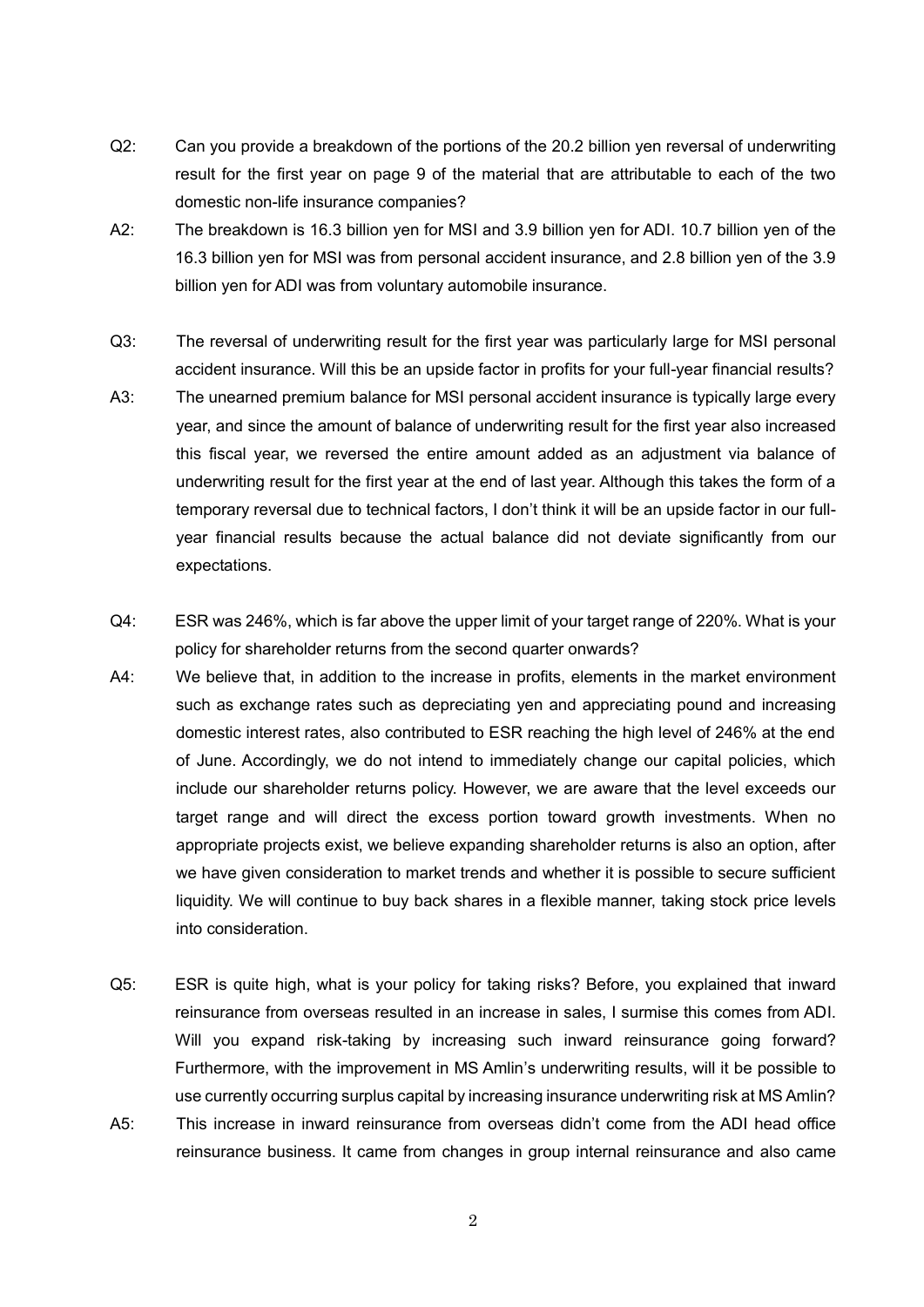from business investments. Risk taking in the ADI head office reinsurance business is not increasing.

We have also cleaned up poorly performing MS Amlin portfolios, and so, with the arrival of our new CUO, we are currently working on expanding the portfolios of selected areas and taking risks while focusing on profitability.

- Q6: Why did fire insurance incurred losses increase 13.7 billion yen over last year? Also, why did provisions for Catastrophe Reserves increase despite the fact that incurred losses increased?
- A6: With respect to fire insurance incurred losses, not only did the number of large losses increase over the same period last year, losses due to snow and wind disasters also increased. There has also been an increase in overseas natural disaster losses in previous fiscal years.

A decrease of 17.2 billion yen reversal was the main reason the movement in catastrophe reserves on page 9 of the material increased our burden by 19.6 billion yen compared to last year. The reversal was smaller than last year's very large reversal, which was caused by differences in the timing of payments of last year's natural disasters and large insurance claims.

- Q7: Did losses due to the increased defacement and dilapidation of condominiums, which caused last year's fire insurance EI loss ratio to deteriorate, occur less frequently in the first quarter?
- A7: There has been no significant increase in defacements so far. The loss ratios for condominium management associations is still high, but we will continue to work hard to improve income and expenditures.
- Q8: Your automobile EI loss ratio for domestic non-life insurance has deteriorated little over the same period last year and is better than at other companies, how are you assessing and analyzing that internally?
- A8: Although the increase in automobile EI loss ratio was somewhat lower than we expected, we haven't analyzed it compared to other companies. We see no special factors in MSI and ADI movements.
- Q9: Why is the EI loss ratio (excluding natural catastrophes) for casualty insurance so high?
- A9: The MSI EI loss ratio (excluding natural catastrophes) was about the same as for the same period last year at minus 0.6% compared to the same period last year, for ADI it increased by 3.5%. The ADI increase is due to a slight increase in liability insurance losses but was about what we expected compared to plan. There were no special factors.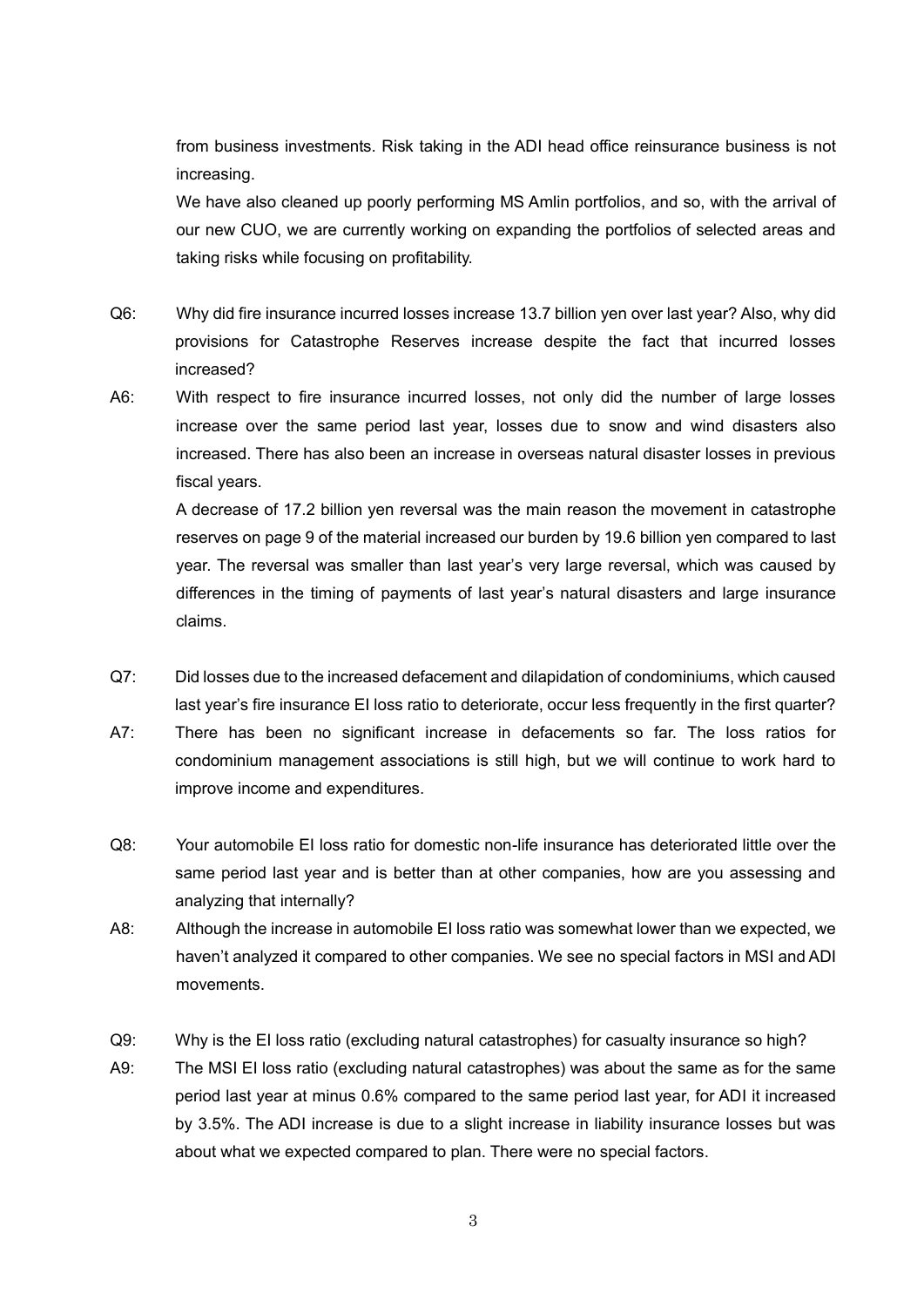- Q10: It looks like net interest is progressing well against your plan. Is there any upside to this, such as seasonal factors for example? Planned net interest for ADI is low. What is the status at MSI and ADI?
- A10: Net interest for MS increased 10.3 billion yen compared to the previous period. About half of this came from an increase in dividends from subsidiaries. The rest came from increases in foreign stocks and increased dividends on strategic equity holdings. These trended slightly higher, even compared to plan.

ADI net interest is also at the level of around several hundred million to one billion yen, which is higher than planned.

- Q11: Group Adjusted Profit from overseas business was 21.4 billion yen in the first quarter against the full-year forecast of 80 billion yen. Given that there were almost no natural catastrophe losses in the first quarter but many large natural catastrophe losses in the second and third quarters, isn't your profit progress rate too slow? For MS Amlin in particular, the  $\&$  20 million in actual profits from April through June against its annual goal of  $\pounds$  156 million seems fairly low. May I assume that you will catch that up?
- A11: Both MS Amlin and non-MS Amlin are generally doing well, and are on pace to slightly exceed plan.

It may appear that the  $\pounds$  20 million in MS Amlin first quarter Group Adjusted Profit is lagging behind the annual plan of  $\pounds$  156 million, but this was affected from the outset by the bias in profits for each quarter due to the fact that insurance premiums are not earned according to the period. Although there is a potential for on-going changes due to asset management and natural disasters, profits are, at this point, progressing according to plan.

- Q12: With respect to MS Amlin, what is the status on natural catastrophe losses occurring since April from, for example, the floods in Germany?
- A12: With regard to the floods in Europe, since MS Amlin's underwriting is mainly on reinsurance (information is limited since little time has passed since the floods occurred), there's little I can tell you at the moment about how big the losses will be. However, we believe they will be at a level that is within the range of what we budgeted for natural catastrophe losses at the beginning of the year.
- Q13: There are reports of a profit insurance lawsuit being brought by the UK's leading pub group. I understand that you have estimated and booked reserves for COVID-19 losses conservatively last year, but is it possible that these reserves will end up being significantly insufficient due to issues like this lawsuit?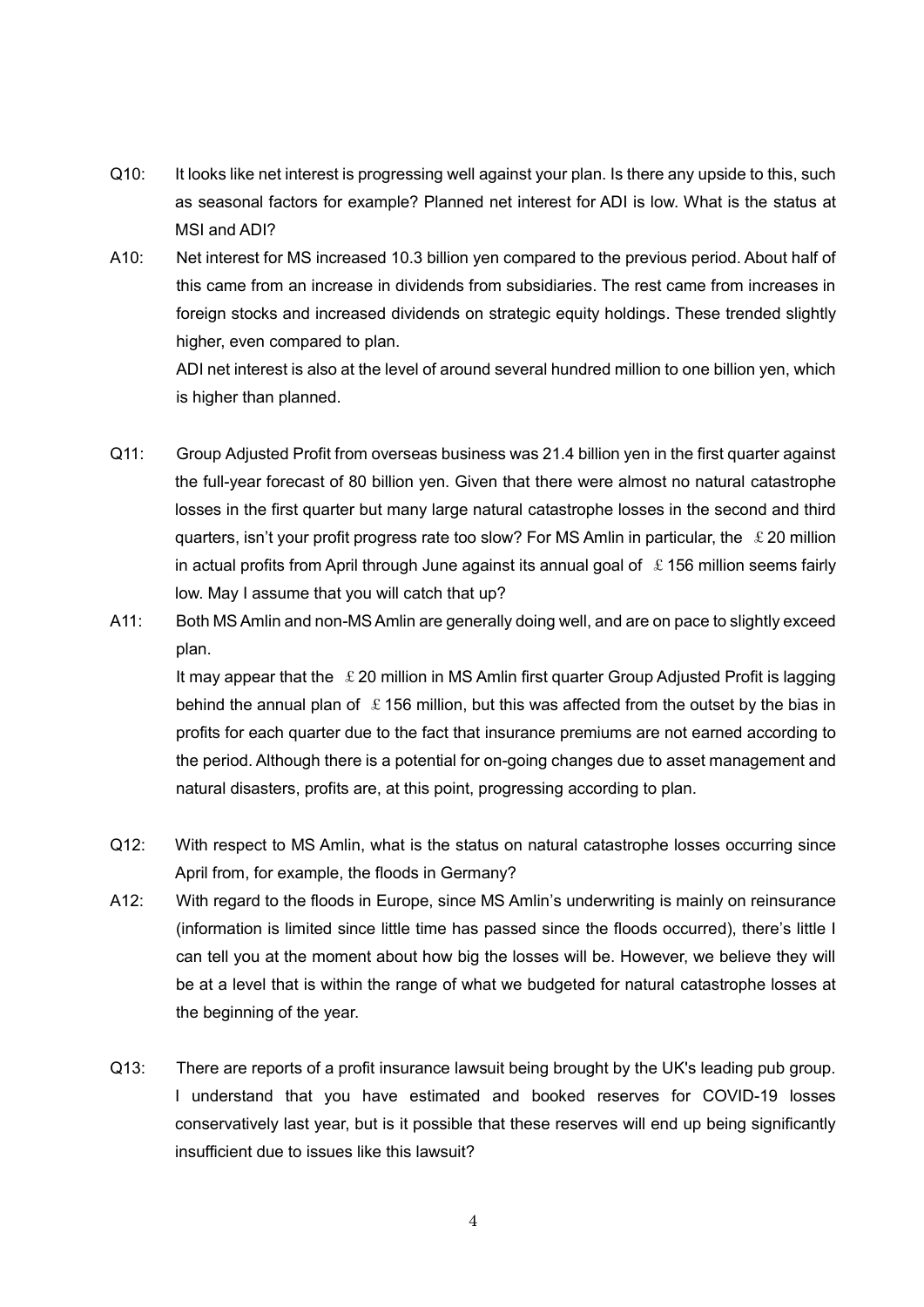- A13: I must refrain from commenting on the lawsuit since it is presently being disputed. I hope you understand. There are no major changes to reserves at this time.
- Q14: If memory serves, your current annual plan for MS Amlin non-cat loss ratio is 54%, but you state on page 22 of the material that the ratio for the first quarter is 56.3%, excluding losses from the North American cold wave. What is your assessment for the first quarter?
- A14: The non-cat loss ratio for the first quarter is above the full-year plan, but is currently in line with plan. Although the UK P&C contracts, etc. accepted through the end of January last year were still effective in the first quarter, we will eliminate them after the second quarter, and then the loss ratio will gradually improve.
- Q15: My sense is that MS Amlin's natural catastrophe risk and payments are quite large. What is your underwriting policy for future natural catastrophe risk?
- A15: We have been reducing the amount of MS Amlin natural catastrophe risk since 2017, and have been making efforts to reduce volatility by reducing overall underwriting risk and simultaneously shifting to higher underwriting layers (ones with longer reproduction periods). We would like to consider ways to show the status of this risk reduction in more numerical terms going forward.
- Q16: Regarding the impact of the flooding in Henan Province, China, I think ceding regulations are the reason why Japanese insurance companies do not hold risk. Is that correct? How about MS Amlin?
- A16: We have a subsidiary in China, so I don't think the impact is zero, but I don't think it's significant either. I also don't believe there will be any impact for MS Amlin.
- Q17: What degree of losses do you expect from domestic landslides and flooding in July and August?
- A17: We are still accepting claims now, but, on a direct insurance basis, we forecast a maximum of around 6 billion yen.
- Q18: There were reports in June that the Ministry of Land, Infrastructure, Transport and Tourism is going to make the installation of back cameras mandatory for all auto manufacturers. If new vehicles are equipped with back cameras as standard equipment in the future, will that reduce the demand for insuring vehicles with dashcams?
- A18: Back cameras alone do not replace dashcams. We have products that provide enhanced support by enabling us to obtain driving data and provide driving safety reports, or to make "safety confirmation calls" from dedicated call centers when large impacts are detected for